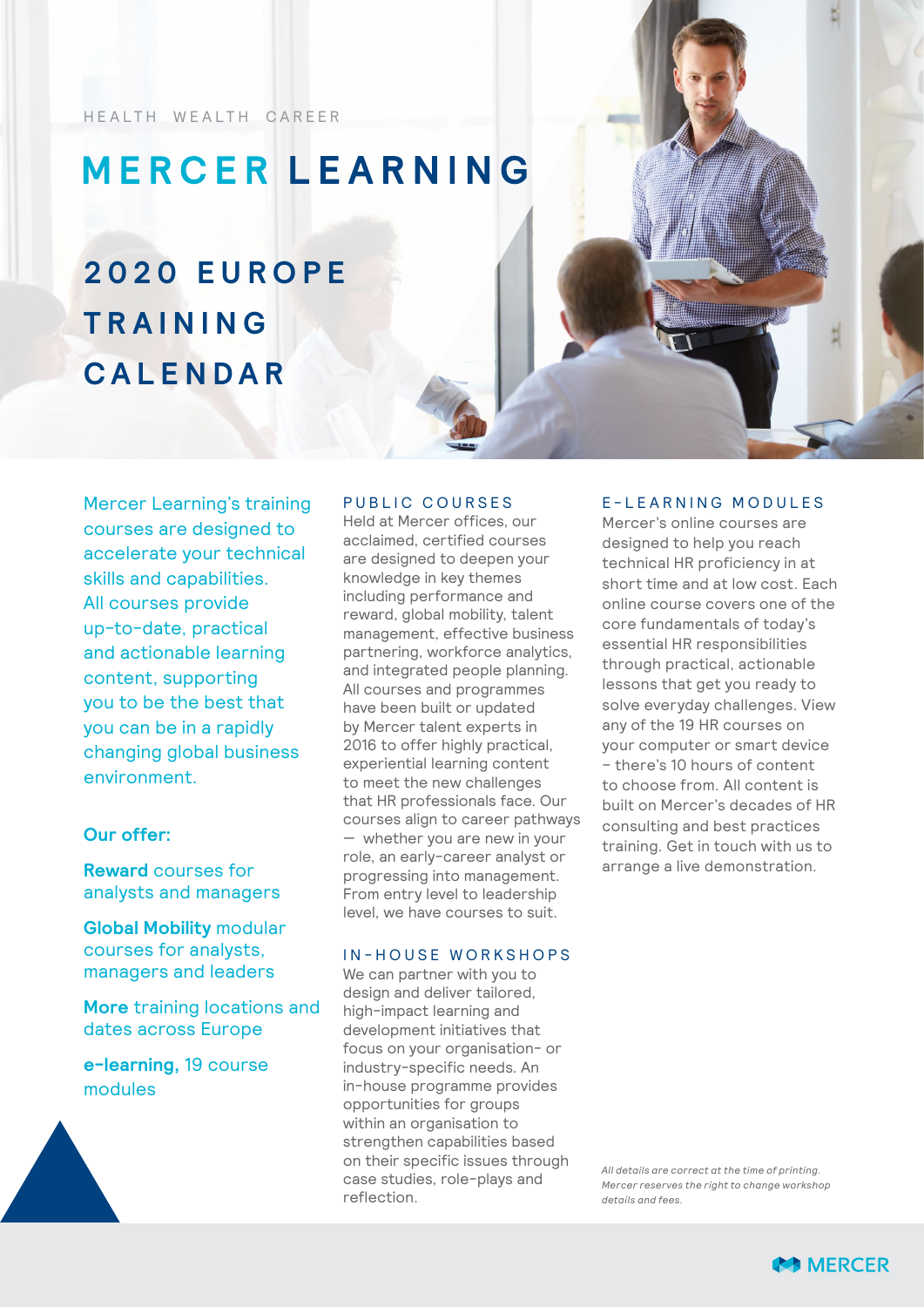Reward and Global Mobility Trainings and Conferences qualify for recertification credit



| REWARD COURSES                                                                                                                                                                                                                                                                                                                                              |                                                           |                                                                                                                                                                                                                                                                                                                                                                                                                                                                                                                                                                                                                                                                                                                                                                                                                                           |                                                                                                                                            |
|-------------------------------------------------------------------------------------------------------------------------------------------------------------------------------------------------------------------------------------------------------------------------------------------------------------------------------------------------------------|-----------------------------------------------------------|-------------------------------------------------------------------------------------------------------------------------------------------------------------------------------------------------------------------------------------------------------------------------------------------------------------------------------------------------------------------------------------------------------------------------------------------------------------------------------------------------------------------------------------------------------------------------------------------------------------------------------------------------------------------------------------------------------------------------------------------------------------------------------------------------------------------------------------------|--------------------------------------------------------------------------------------------------------------------------------------------|
| Career<br>Level                                                                                                                                                                                                                                                                                                                                             | Training<br>Course                                        | <b>Description</b>                                                                                                                                                                                                                                                                                                                                                                                                                                                                                                                                                                                                                                                                                                                                                                                                                        | Location/<br><b>Dates</b>                                                                                                                  |
| Mercer Learning reward training courses are designed to support the needs of reward<br>professionals now, and also as their careers grow, across all experience levels. Our learning<br>pathways build capabilities and drive career development from the first day in the role, right up to<br>senior leader development, networking and peer connections. |                                                           |                                                                                                                                                                                                                                                                                                                                                                                                                                                                                                                                                                                                                                                                                                                                                                                                                                           |                                                                                                                                            |
| <b>GENERALIST</b><br>£                                                                                                                                                                                                                                                                                                                                      | Introduction to<br><b>Reward: for HR</b><br><b>People</b> | The course is designed for HR generalists who have limited exposure<br>to pay practices and need to develop a basic understanding of the<br>principles.                                                                                                                                                                                                                                                                                                                                                                                                                                                                                                                                                                                                                                                                                   | Contact us for<br>more details                                                                                                             |
| ANALYST                                                                                                                                                                                                                                                                                                                                                     | <b>Reward</b><br><b>Fundamentals</b>                      | This 1-day course delivers the following training outcomes:<br>· Build a solid understanding of the current macro trends impacting the<br>design and delivery of rewards<br>· Gain an overview of key reward concepts and the importance of<br>overarching reward principles<br>· Develop an understanding of fundamental reward programme designs<br>and processes, emphasizing levelling and pay structures<br>• Gain insights into the importance and relevance of market data and<br>the benchmarking process<br>· Develop a foundational knowledge of pay progression and pay<br>management mechanisms<br>· Build an understanding of key communication challenges around<br>rewards<br>This course is suitable for reward analysts, compensation and benefits<br>analysts, early-career non-reward roles transitioning into reward. | Frankfurt:<br>17 September<br>Zurich:<br>17 September<br>Amstelveen:<br>24 September<br>London:<br>15 October<br>Copenhagen:<br>22 October |



#### **2019 Expatriate management Conference**

#### 6–7 June, Brussels

It's our great pleasure to announce that the 23rd Expatriate Management Conference will be held on 6-7 June in Brussels. The conference will combine plenary and breakout sessions, providing HR professionals from a wide range of global organisations the opportunity to learn and discuss the latest trends, practices and developments in expatriate management.

**For more details visit [www.imercer.com/2019expatconference](https://www.imercer.com/content/2019-expat-conference.aspx)**

### **European Knowledge Packages**

Whether you´re a junior or senior HR practitioner, the European Knowledge Packages allow you to join Mercer prestigious conferences and to participate to training courses from the leading experts in the field, peer networking opportunities all at substantial savings over nonsubscribers.

The European Knowledge Packages come in three options – Silver, Gold and Platinum.

**Visit [www.imercer.com/content/](https://www.imercer.com/content/european-knowledge-package.aspx) [european-knowledge-package.aspx](https://www.imercer.com/content/european-knowledge-package.aspx) for more details.**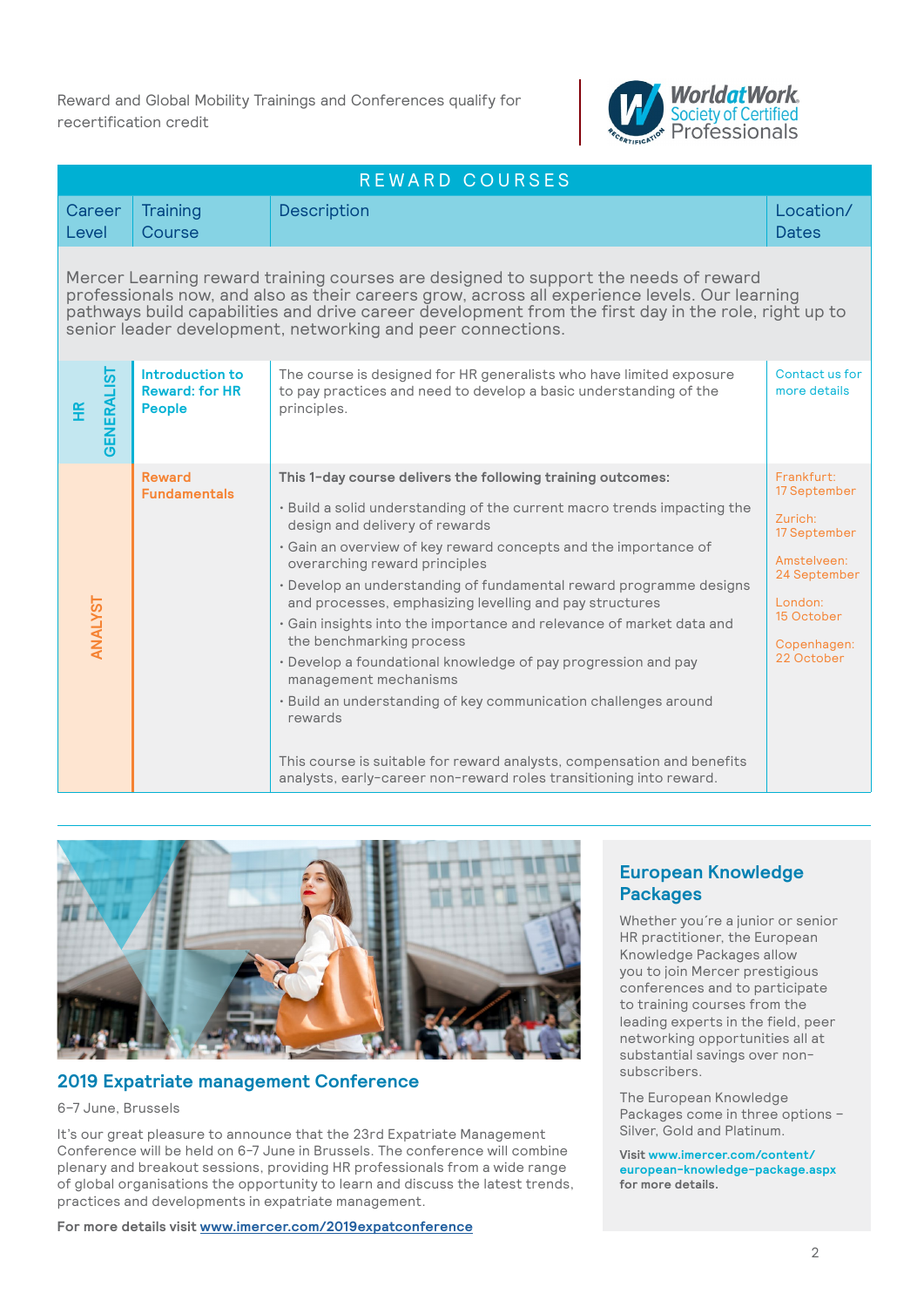| REWARD COURSES |                                                                    |                                                                                                                                                                                                                                                                                                                                                                                                                                                                                                                                                                                                                                                                                                                                                                                                                                                                                                                                                                                                                                                                                                                 |                                                                                                                                                                                                                                                                                                                                                |
|----------------|--------------------------------------------------------------------|-----------------------------------------------------------------------------------------------------------------------------------------------------------------------------------------------------------------------------------------------------------------------------------------------------------------------------------------------------------------------------------------------------------------------------------------------------------------------------------------------------------------------------------------------------------------------------------------------------------------------------------------------------------------------------------------------------------------------------------------------------------------------------------------------------------------------------------------------------------------------------------------------------------------------------------------------------------------------------------------------------------------------------------------------------------------------------------------------------------------|------------------------------------------------------------------------------------------------------------------------------------------------------------------------------------------------------------------------------------------------------------------------------------------------------------------------------------------------|
| Career         | Training                                                           | Description                                                                                                                                                                                                                                                                                                                                                                                                                                                                                                                                                                                                                                                                                                                                                                                                                                                                                                                                                                                                                                                                                                     | Location/                                                                                                                                                                                                                                                                                                                                      |
| Level          | Course                                                             |                                                                                                                                                                                                                                                                                                                                                                                                                                                                                                                                                                                                                                                                                                                                                                                                                                                                                                                                                                                                                                                                                                                 | <b>Dates</b>                                                                                                                                                                                                                                                                                                                                   |
| ANALYST        | <b>Compensation</b><br><b>Benchmarking</b>                         | This highly practical 1-day course delivers the following training<br>outcomes:<br>• Context of total rewards and impact on compensation benchmarking<br>· Gain foundational insights into the importance and relevance of market<br>data and the benchmarking process<br>· Overview of the salary survey submission process, data analysis and<br>reporting<br>· Understanding stakeholders, gathering internal data and completing<br>job matching;<br>· Details of compensation benchmarking processes, market<br>compensation data gathering and analysis<br>· Understanding and adjusting data, and ensuring quality outputs<br>· Dealing with data anomalies and market data interpretation<br>The course is designed for:<br>· Participants who attend the previous day's session, 'Reward<br>Fundamentals'<br>· Reward and compensation and Benefits analysts who need to<br>understand and apply compensation benchmarking activities and<br>processes in their roles<br>• HR Generalists with no reward background<br>· Participants who have attended 'Reward Fundamentals' course<br>(previous day) | London:<br>12 November                                                                                                                                                                                                                                                                                                                         |
| <b>MANAGER</b> | <b>International</b><br><b>Position</b><br><b>Evaluation (IPE)</b> | IPE is relevant for organisations wanting to use a single methodology to<br>classify roles across geographies and reference local pay data.<br>The IPE 1-day course aims to address the increasing needs of Mercer<br>clients regarding IPE transfer of know-how and support. It also provides<br>other HR professionals and managers with the chance to explore new,<br>more streamlined ways of evaluating positions, as well as establish and<br>maintain job structures.<br>The course facilitators will not only examine the IPE factors and process<br>in detail, but also demonstrate how IPE links to key HR decisions in the<br>areas of:<br>· Reward management<br>· Career management and competencies<br>· Organisational design and effectiveness<br>This course is suitable for managers and analysts interested in reward,<br>talent management and organisational effectiveness. To be eligible, an<br>organisation must be a licensed user of the system.                                                                                                                                      | London:<br>Virtual<br>training<br>starting 9<br>$June*$<br>Copenhagen:<br>10 September<br>Rotterdam:<br>10 September<br>Frankfurt:<br>16 September<br>Zurich:<br>16 September<br>Stockholm:<br>15 October<br>Copenhagen:<br>5 November<br>London:<br>26 November<br>*For more<br>information<br>please contact<br>Tomasz Mazur or<br>our team. |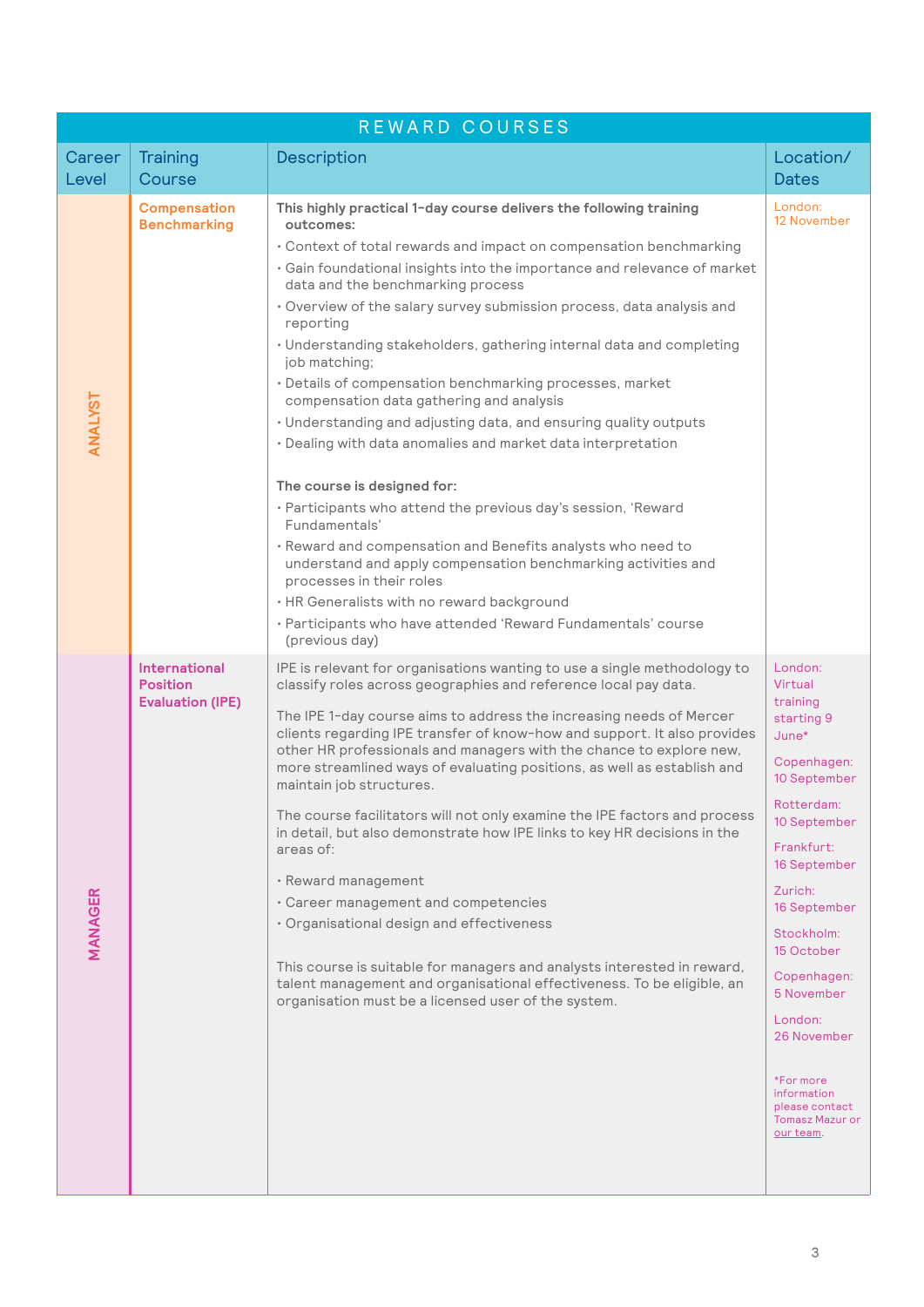| REWARD COURSES  |                                                                             |                                                                                                                                                                                                                                                                                                                                                                                                                                                                                                     |                                                                                   |
|-----------------|-----------------------------------------------------------------------------|-----------------------------------------------------------------------------------------------------------------------------------------------------------------------------------------------------------------------------------------------------------------------------------------------------------------------------------------------------------------------------------------------------------------------------------------------------------------------------------------------------|-----------------------------------------------------------------------------------|
| Career<br>Level | Training<br>Course                                                          | <b>Description</b>                                                                                                                                                                                                                                                                                                                                                                                                                                                                                  | Location/<br><b>Dates</b>                                                         |
|                 | <b>Advanced Reward</b><br><b>Management</b>                                 | This 2-day course is designed to support Reward Managers and delivers<br>the following outcomes:                                                                                                                                                                                                                                                                                                                                                                                                    | London:<br>Virtual training<br>starting 18<br>June*                               |
|                 |                                                                             | • Learn and understand a framework for establishing the link between<br>business and reward strategy                                                                                                                                                                                                                                                                                                                                                                                                |                                                                                   |
|                 |                                                                             | · Learn how to critically review and lead reward design activities<br>· Build a clear understanding of and then implement best practice<br>business-as-usual activities - mainly focusing on the key areas of<br>reward governance, colleague engagement and communication<br>· Be able to understand topical compensation and benefits contextual<br>challenges                                                                                                                                    | *For more<br>information<br>please contact<br><b>Tomasz Mazur or</b><br>our team. |
|                 |                                                                             | The course will be a combination of theory, sharing of experiences,<br>discussion and debate. Sessions are led by specialist Mercer<br>consultants, bringing the theory to life with real-life client examples,<br>with discussion then opened up to participants to ask questions, share<br>their own experiences, challenge and debate. The course is suitable for<br>reward managers and high potentials.                                                                                        |                                                                                   |
|                 | <b>Strategic</b><br><b>Partnering</b><br>for Reward<br><b>Professionals</b> | For ambitious reward professionals focusing on career development,<br>improved personal behavioural skills are as critical to reaching the<br>next level as is technical competence. However, there have been few<br>provisions offered to date that are specifically aimed to help reward<br>professionals. In response, Mercer's two-day Strategic Partnering for<br>Reward course delivers crucial 'how-to' personal skills that strengthen<br>personal brand potential, with content including: | London:<br>10 September                                                           |
|                 |                                                                             | • Communicating effectively to influence senior leaders, line managers,<br>RemCo and HR                                                                                                                                                                                                                                                                                                                                                                                                             |                                                                                   |
|                 |                                                                             | · Stakeholder management across the organisation                                                                                                                                                                                                                                                                                                                                                                                                                                                    |                                                                                   |
|                 |                                                                             | · Strategic 'story telling' using crucial company data                                                                                                                                                                                                                                                                                                                                                                                                                                              |                                                                                   |
|                 |                                                                             | · Skills that ensure personal impact inside and outside of the<br>organisation: resolving conflicts, personal brand building and effective<br>networking                                                                                                                                                                                                                                                                                                                                            |                                                                                   |
|                 |                                                                             | Duration: 1 day.                                                                                                                                                                                                                                                                                                                                                                                                                                                                                    |                                                                                   |
|                 |                                                                             | Target attendees: Reward Manager, High potentials transitioning to<br>Reward Manager                                                                                                                                                                                                                                                                                                                                                                                                                |                                                                                   |
|                 |                                                                             | Why attend?                                                                                                                                                                                                                                                                                                                                                                                                                                                                                         |                                                                                   |
|                 |                                                                             | · Build out your effectiveness by adding enhanced personal<br>effectiveness to already reached technical capability                                                                                                                                                                                                                                                                                                                                                                                 |                                                                                   |
|                 |                                                                             | . Develop the important non-technical skills that you will need for<br>further success in your current role and enhance chances of future<br>career progression                                                                                                                                                                                                                                                                                                                                     |                                                                                   |
|                 |                                                                             | · Add more value to business decisions and improved engagement with<br>senior stakeholders                                                                                                                                                                                                                                                                                                                                                                                                          |                                                                                   |
|                 |                                                                             | · Improve relationships within the organisation & visibility in and outside<br>of the organisation                                                                                                                                                                                                                                                                                                                                                                                                  |                                                                                   |
|                 |                                                                             | · Hear real experiences from other participants and facilitators of how<br>these skills can be used in practice                                                                                                                                                                                                                                                                                                                                                                                     |                                                                                   |
|                 |                                                                             | • A forum for networking with other reward professionals seeking to<br>transition in their careers<br>Content:                                                                                                                                                                                                                                                                                                                                                                                      |                                                                                   |
|                 |                                                                             |                                                                                                                                                                                                                                                                                                                                                                                                                                                                                                     |                                                                                   |
|                 |                                                                             | · Influencing and communication                                                                                                                                                                                                                                                                                                                                                                                                                                                                     |                                                                                   |
|                 |                                                                             | · Stakeholder management                                                                                                                                                                                                                                                                                                                                                                                                                                                                            |                                                                                   |
|                 |                                                                             | · Strategic story telling using data                                                                                                                                                                                                                                                                                                                                                                                                                                                                |                                                                                   |
|                 |                                                                             | • Conflict resolution                                                                                                                                                                                                                                                                                                                                                                                                                                                                               |                                                                                   |
|                 |                                                                             | · Personal brand building                                                                                                                                                                                                                                                                                                                                                                                                                                                                           |                                                                                   |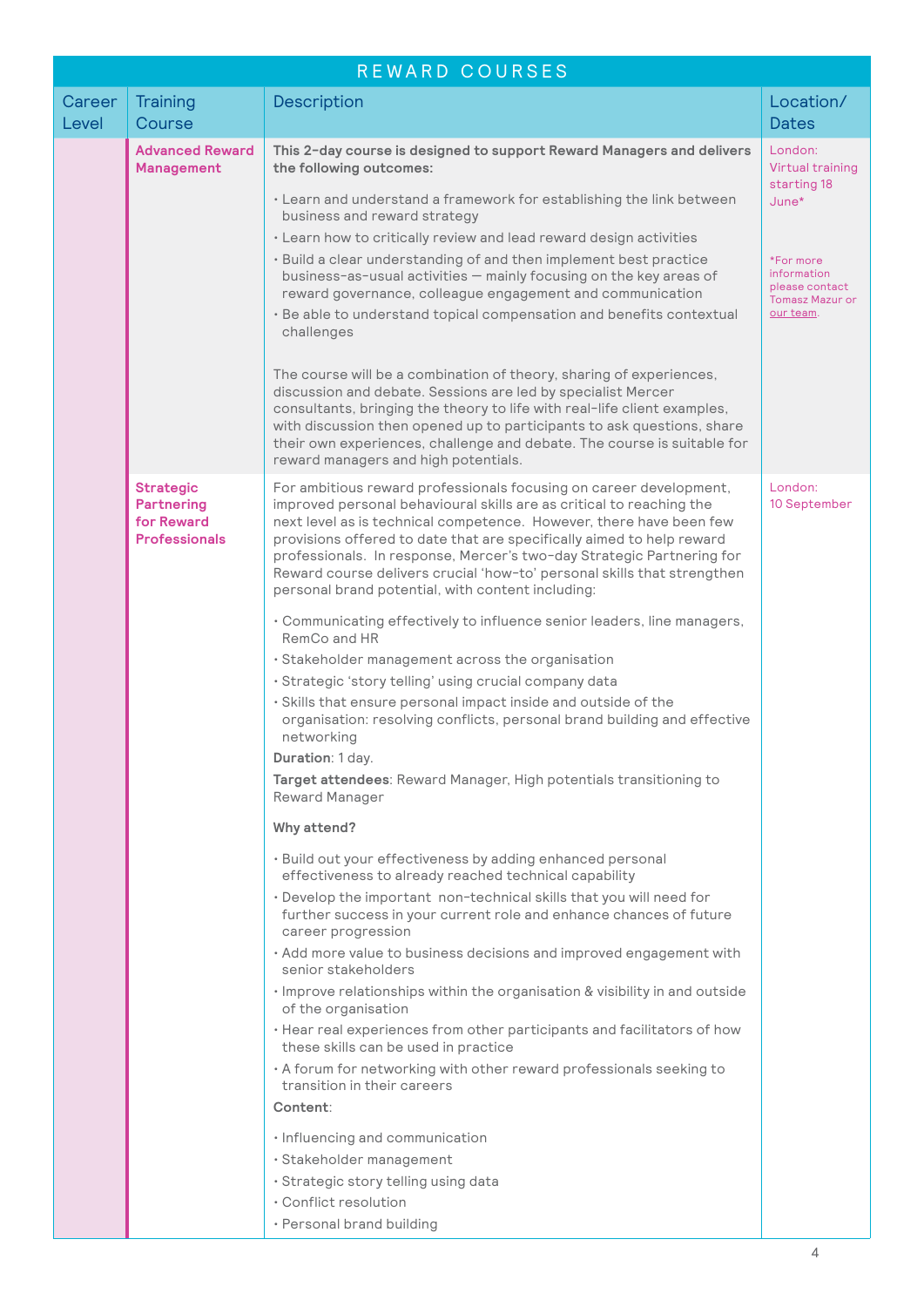

Reward and Global Mobility Trainings and Conferences qualify for recertification credit



| GLOBAL MOBILITY COURSES                                                                                                                                                                                                                                                                                                                                                                                                                                                                                                                           |                                                                                                                          |                                                                                                                                                                                                                                                                                                                                                                                                                                                                                                                                                                                                                                                                                                                                                                                                                                                                                                                                                                               |                                         |
|---------------------------------------------------------------------------------------------------------------------------------------------------------------------------------------------------------------------------------------------------------------------------------------------------------------------------------------------------------------------------------------------------------------------------------------------------------------------------------------------------------------------------------------------------|--------------------------------------------------------------------------------------------------------------------------|-------------------------------------------------------------------------------------------------------------------------------------------------------------------------------------------------------------------------------------------------------------------------------------------------------------------------------------------------------------------------------------------------------------------------------------------------------------------------------------------------------------------------------------------------------------------------------------------------------------------------------------------------------------------------------------------------------------------------------------------------------------------------------------------------------------------------------------------------------------------------------------------------------------------------------------------------------------------------------|-----------------------------------------|
| Career<br>Level                                                                                                                                                                                                                                                                                                                                                                                                                                                                                                                                   | Training<br>Course                                                                                                       | Description                                                                                                                                                                                                                                                                                                                                                                                                                                                                                                                                                                                                                                                                                                                                                                                                                                                                                                                                                                   | Location/<br><b>Dates</b>               |
| Mercer Learning presents two 1-day modules for HR professionals new to the expatriate<br>management field who quickly need to understand the key concepts and issues around pay,<br>benefits and programme administration. Modules may also be of interest to experienced HR<br>professionals who manage expatriates as a part of their role and for mobility professionals who<br>need a refresher. Course modules can be attended as stand-alone training events, but have been<br>designed with a career-building development pathway in mind. |                                                                                                                          |                                                                                                                                                                                                                                                                                                                                                                                                                                                                                                                                                                                                                                                                                                                                                                                                                                                                                                                                                                               |                                         |
| FOUNDATIONS (OPERATE)                                                                                                                                                                                                                                                                                                                                                                                                                                                                                                                             | Module 1:<br><b>Introduction</b><br>to Expatriate<br><b>Compensation</b>                                                 | Learning objectives of this 1-day module:<br>· Develop an understanding of expatriate compensation approaches,<br>and application, for different assignment types.<br>• Gain insights into market practice and the application of compensation<br>alternatives with regard to international assignees.<br>· Increase your understanding of different pay delivery alternatives, and<br>their impact.<br>• Build expertise in how to deal with exchange rates and inflation<br>fluctuations.                                                                                                                                                                                                                                                                                                                                                                                                                                                                                   | London:<br>tba<br>Zurich:<br>14 October |
|                                                                                                                                                                                                                                                                                                                                                                                                                                                                                                                                                   | Modules 2-3:<br><b>Introduction</b><br>to Expatriate<br><b>Benefits and</b><br><b>Programme</b><br><b>Administration</b> | Learning objectives of this 1-day module:<br>· Develop a greater understanding of expatriate benefit approaches,<br>and application, for multiple assignment types.<br>·Increase your understanding of risk and compliance issues, particularly<br>with regard to immigration, pension and employee insurances.<br>·Develop your awareness of end-to-end assignment planning<br>alternatives and their impact.<br>.Build on your knowledge of expatriate compensation principles from<br>Module 1, Introduction to Expatriate Compensation.<br>·Develop your understanding of the assignment lifecycle, and the key<br>administrative activities that are required to operate a successful,<br>compliant programme.<br>.Gain insights regarding the importance of stakeholder identification,<br>engagement and communication for successful assignment outcomes.<br>·Increase your understanding of risks and responsibilities at each stage<br>of the assignment lifecycle. | London:<br>tba<br>Zurich:<br>15 October |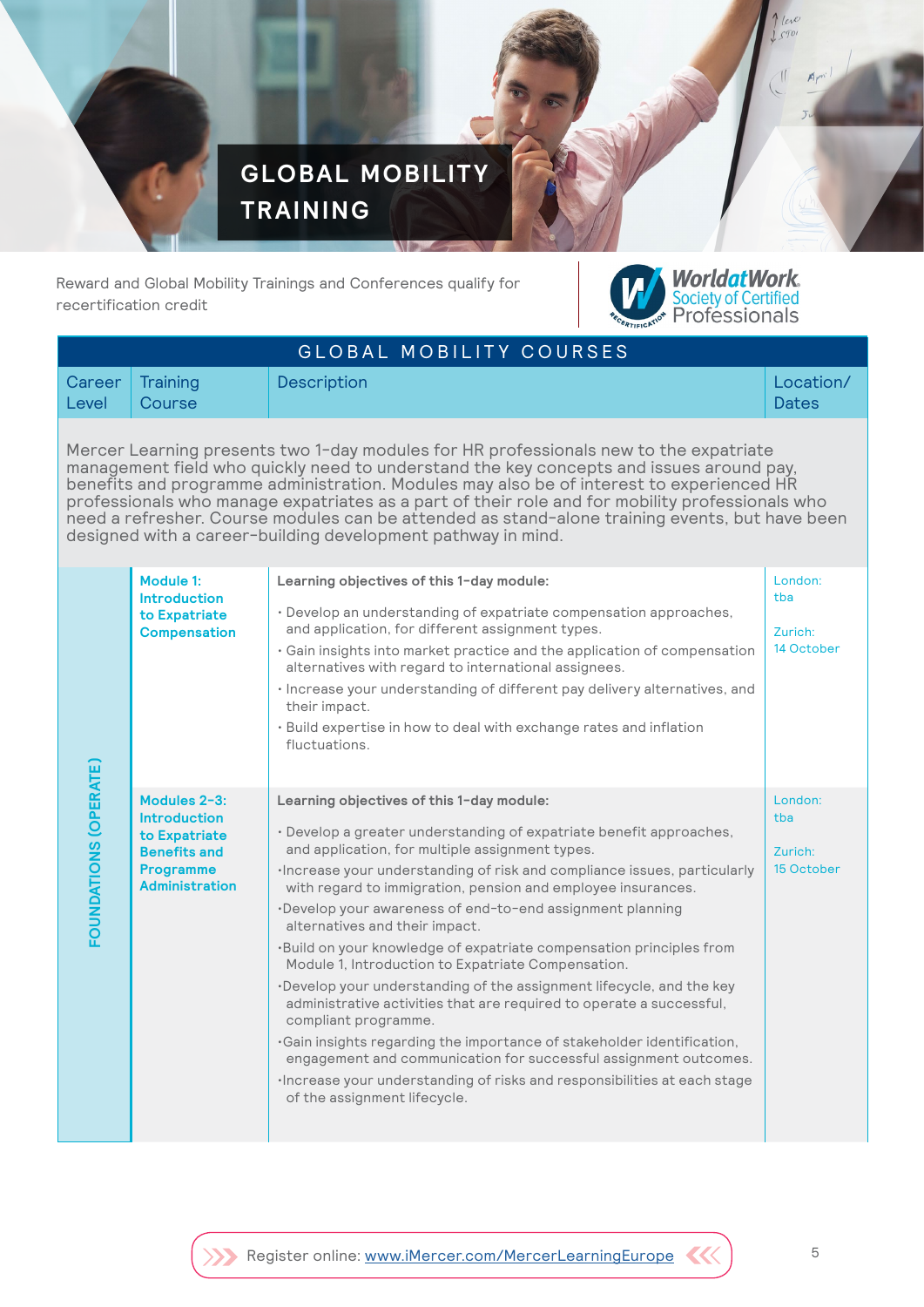|                                                                                                                                                                                                                                                                                                            | GLOBAL MOBILITY COURSES                                             |                                                                                                                                                                                                                                                                                                                                                                                                                                                                                                                                                                                                                                                                                                                                                                                                                                                                                                                                                                                                                                                                                                                                                                                                                                             |                                |  |
|------------------------------------------------------------------------------------------------------------------------------------------------------------------------------------------------------------------------------------------------------------------------------------------------------------|---------------------------------------------------------------------|---------------------------------------------------------------------------------------------------------------------------------------------------------------------------------------------------------------------------------------------------------------------------------------------------------------------------------------------------------------------------------------------------------------------------------------------------------------------------------------------------------------------------------------------------------------------------------------------------------------------------------------------------------------------------------------------------------------------------------------------------------------------------------------------------------------------------------------------------------------------------------------------------------------------------------------------------------------------------------------------------------------------------------------------------------------------------------------------------------------------------------------------------------------------------------------------------------------------------------------------|--------------------------------|--|
| Career<br>Level                                                                                                                                                                                                                                                                                            | Training<br>Course                                                  | Description                                                                                                                                                                                                                                                                                                                                                                                                                                                                                                                                                                                                                                                                                                                                                                                                                                                                                                                                                                                                                                                                                                                                                                                                                                 | Location/<br><b>Dates</b>      |  |
| Enrolment in Manage modules requires prior completion of all modules in prior course levels, and/<br>or validation of a sufficient understanding of these modules by the Mercer Learning team to ensure<br>the content of the higher-level course is appropriate and peer group interaction is meaningful. |                                                                     |                                                                                                                                                                                                                                                                                                                                                                                                                                                                                                                                                                                                                                                                                                                                                                                                                                                                                                                                                                                                                                                                                                                                                                                                                                             |                                |  |
| <b>MANAGEMENT (MANAGE)</b>                                                                                                                                                                                                                                                                                 | Module 4:<br><b>Governance, Risk</b><br>& Policy Design             | Learning objectives of this 1-day module:<br>· Develop your understanding of stakeholder engagement and<br>communication as an enabler of effective mobility programme<br>management.<br>· Increase your awareness of risk management and governance<br>responsibilities when managing a global mobility programme.<br>• Learn more about policy development trends, alternatives and<br>considerations - including linking mobility with talent and risk<br>management strategies.                                                                                                                                                                                                                                                                                                                                                                                                                                                                                                                                                                                                                                                                                                                                                         | London:<br>16 September        |  |
|                                                                                                                                                                                                                                                                                                            | Module 5:<br>Function,<br><b>Vendors &amp;</b><br><b>Technology</b> | Learning objectives of this 1-day module:<br>• Develop your understanding about the alternatives for structuring a<br>global mobility function and the importance of identifying the right mix<br>of in-house, outsourced and technology-led services to manage your<br>programme.<br>• Learn about effective sourcing of vendor services, with a focus on<br>the RFP process, implementation and ongoing vendor management<br>considerations.<br>• Consider the role of technology in the management of global mobility<br>programmes today, and learn about how data analytics supports<br>strategic workforce planning.                                                                                                                                                                                                                                                                                                                                                                                                                                                                                                                                                                                                                  | London:<br>17 September        |  |
| To support the learning and skills needs of global mobility leaders, our LEAD module focuses on how<br>to think critically and objectively about the challenges facing talent mobility.                                                                                                                    |                                                                     |                                                                                                                                                                                                                                                                                                                                                                                                                                                                                                                                                                                                                                                                                                                                                                                                                                                                                                                                                                                                                                                                                                                                                                                                                                             |                                |  |
| STRATEGIC TALENT MOBILIITY (LEAD)                                                                                                                                                                                                                                                                          | <b>Module 6: Talent</b><br><b>Mobility</b>                          | Learning objectives of this 1-day module:<br>· International talent and career management: Learn how successful<br>businesses manage their international talent though the strategic<br>alignment of their Talent, Reward and Mobility functions' policy and<br>practice.<br>· Using data differently: Develop your understanding of how simple to<br>more complex workforce analytics can help your organisation improve<br>its mobility policies and practices.<br>· Expatriates and employee engagement: Explore the effects of<br>international mobility on employee engagement, and how to develop<br>meaningful insights using data analytics.<br>· Global Employment Companies: Learn about these alternate expatriate<br>employment structures, and their risks and benefits.<br>· International Pay Structures: Build on your knowledge of expatriate<br>compensation to better understand alternate international<br>remuneration structures, and their risks and benefits.<br>· Build on your knowledge from Mercer Learning's MANAGE Modules<br>(i.e. Programme Governance and Policy Design, and Mobility Function<br>Structure, Operations and Insights).<br>The LEAD Module is designed for participants who have previously | Contact us for<br>more details |  |
|                                                                                                                                                                                                                                                                                                            |                                                                     | participated in one or more of Mercer's MANAGE modules, or for global<br>mobility professionals at management and/or leadership level, or senior<br>HR or business leaders with equivalent responsibilities.                                                                                                                                                                                                                                                                                                                                                                                                                                                                                                                                                                                                                                                                                                                                                                                                                                                                                                                                                                                                                                |                                |  |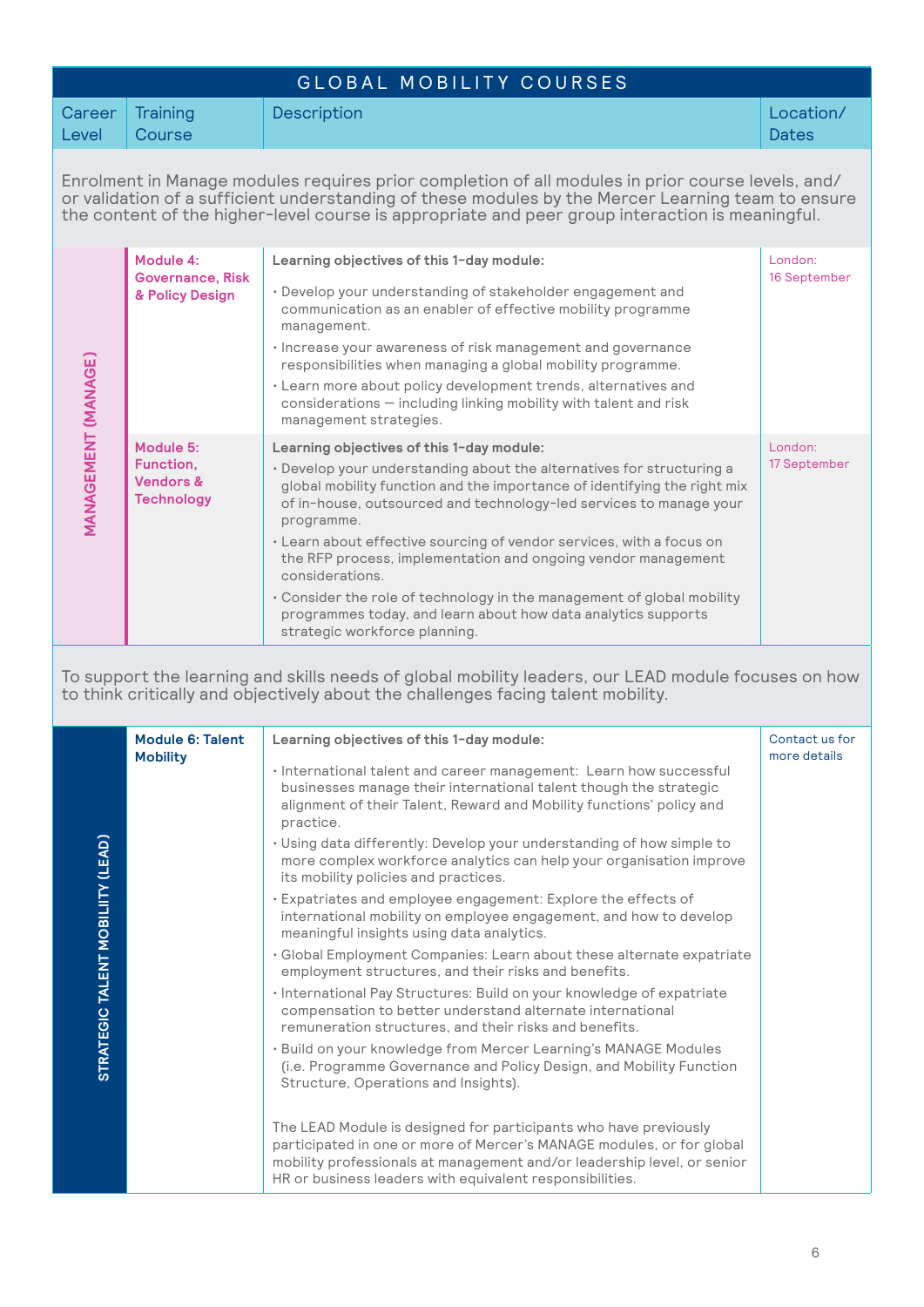

**WORKFORCE ANALYTICS WORKSHOP**

| WORKFORCE ANALYTICS & PLANNING                                                                                                                                                                                                                                                                   |                                                                                                                                                                                                                                                                                                                                                                                                           |                                   |  |
|--------------------------------------------------------------------------------------------------------------------------------------------------------------------------------------------------------------------------------------------------------------------------------------------------|-----------------------------------------------------------------------------------------------------------------------------------------------------------------------------------------------------------------------------------------------------------------------------------------------------------------------------------------------------------------------------------------------------------|-----------------------------------|--|
| Training<br>Course                                                                                                                                                                                                                                                                               | Description                                                                                                                                                                                                                                                                                                                                                                                               | Location/<br><b>Dates</b>         |  |
| To effectively attract, retain and manage the right talent, especially in the face of volatile markets<br>and changing needs, organisations need to understand their workforce, the talent flows and<br>rewards that define their internal labour markets, and the impacts on business outcomes. |                                                                                                                                                                                                                                                                                                                                                                                                           |                                   |  |
| Mercer's workshop series provides HR and business professionals with a proven approach and<br>practical guidance on how to use data to make a real difference in how an organisation manages<br>its workforce.                                                                                   |                                                                                                                                                                                                                                                                                                                                                                                                           |                                   |  |
| <b>Workforce</b><br><b>Analytics</b>                                                                                                                                                                                                                                                             | This 1-day workshop in London will equip those working with workforce analytics<br>with the more advanced techniques needed to support long-term workforce<br>planning, make data-driven decisions on human capital investments, and leverage<br>factors that increase productivity and business success.                                                                                                 | Contact us<br>for more<br>details |  |
|                                                                                                                                                                                                                                                                                                  | Learning objectives:                                                                                                                                                                                                                                                                                                                                                                                      |                                   |  |
|                                                                                                                                                                                                                                                                                                  | · Understand the range of techniques that can be used to carry out in-depth<br>analytics                                                                                                                                                                                                                                                                                                                  |                                   |  |
|                                                                                                                                                                                                                                                                                                  | · Apply a combination of techniques in the context of an organisation's workforce<br>issues                                                                                                                                                                                                                                                                                                               |                                   |  |
|                                                                                                                                                                                                                                                                                                  | · Understand the differences between forecasting, cost models, correlations and<br>predictive analytics and when to use them                                                                                                                                                                                                                                                                              |                                   |  |
|                                                                                                                                                                                                                                                                                                  | · Explore applications to specific workforce issues such as recruitment, turnover,<br>diversity and business outcomes                                                                                                                                                                                                                                                                                     |                                   |  |
| Integrated<br><b>People Planning</b><br><b>Workshop</b>                                                                                                                                                                                                                                          | Moving beyond traditional Workforce PlanningThe world of work is being<br>reshaped - transforming employee's expectations for their careers, their<br>approach to work, the nature of the work they do, and the makeup of the<br>workforce itself. HR has a unique opportunity to understand, plan for and manage<br>these opportunities, and in doing so, acting as a strategic partner to the business. | Contact us<br>for more<br>details |  |
|                                                                                                                                                                                                                                                                                                  | The process that underpins this is Integrated People Planning (IPP), which<br>encompass more than traditional Workforce Planning. IPP is a framework that<br>allows organisations to ensure that they will have the right leadership, culture &<br>diversity, skills & competencies and people productivity to meet their business<br>strategies.                                                         |                                   |  |
|                                                                                                                                                                                                                                                                                                  | Mercer's workshop in London will give you the essential knowledge and insights<br>to help your organisation most effectively launch an Integrated People Planning<br>process and work toward achieving long-term success.                                                                                                                                                                                 |                                   |  |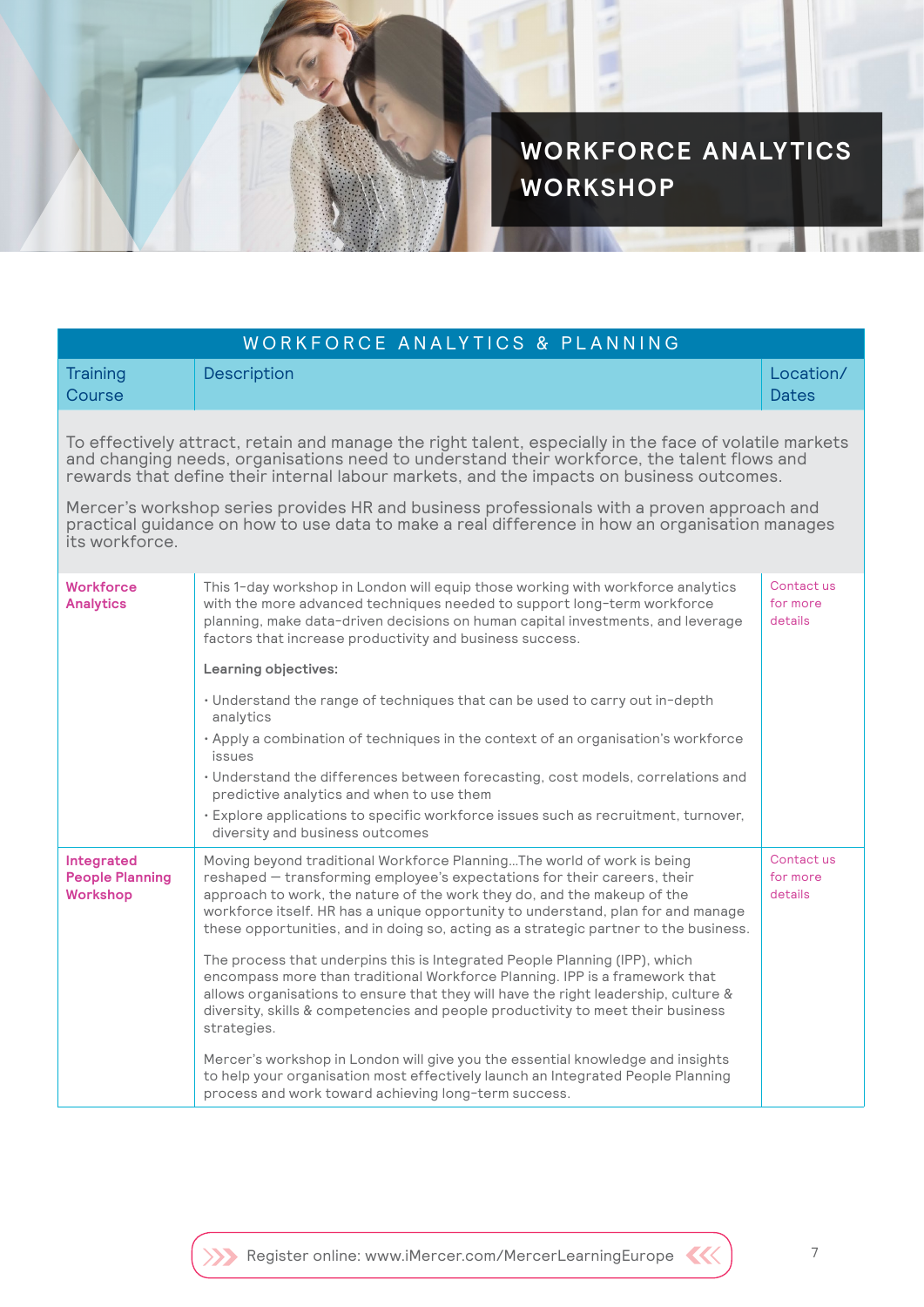## **MERCER LEARNING ONLINE H I G H - Q U A L I T Y , L O W - C O S T H R TRAINING WITHIN YOUR REACH**

**Mercer Learning Online is a comprehensive learning solution that is designed to accelerate baseline HR capabilities, both core and technical. 19 e-learning modules are grouped into five HR themes:**



#### **PERFORMANCE & REWARDS**

- Performance and rewards
- Optimizing benefits
- Sales incentive design
- Executive remuneration
- Global Mobility
- Producing quality position descriptions



#### **ANALYTICS & CHANGE**

- How to lead in change management
- Driving business results with workforce insights
- Leveraging technology

#### **How organisations use Mercer Learning Online:**

- Induction tool for earlycareer HR and new starters
- Quickly reach a consistent level of technical skills across the team, locally and globally
- Broaden "basic" HR technical skills and capabilities for non-HR executives



#### **TALENT MANAGEMENT**

- Talent management
- Career management
- Organisational design
- Training design and
- evaluation

#### **BUSINESS PARTNERING**

- Effective business partnering
- Driving employee engagement and productivity
- Designing effective HR policies

#### **TALENT ACQUISITION**

- Recruitment and employee value proposition
- Engaging hiring and onboarding strategies
- Utilizing assessment tools effectively

**Developed by Mercer's subject matter experts in the past year, our online curriculum offers participants an engaging learning experience with the following features:**

- 30-45 minutes per module
- Each module can be completed in its entirety or in small segments
- Toolkits and sample documents can be downloaded for each of the 19 modules
- Knowledge audits are available at the end of each session to test understanding
- Currently available in English and Spanish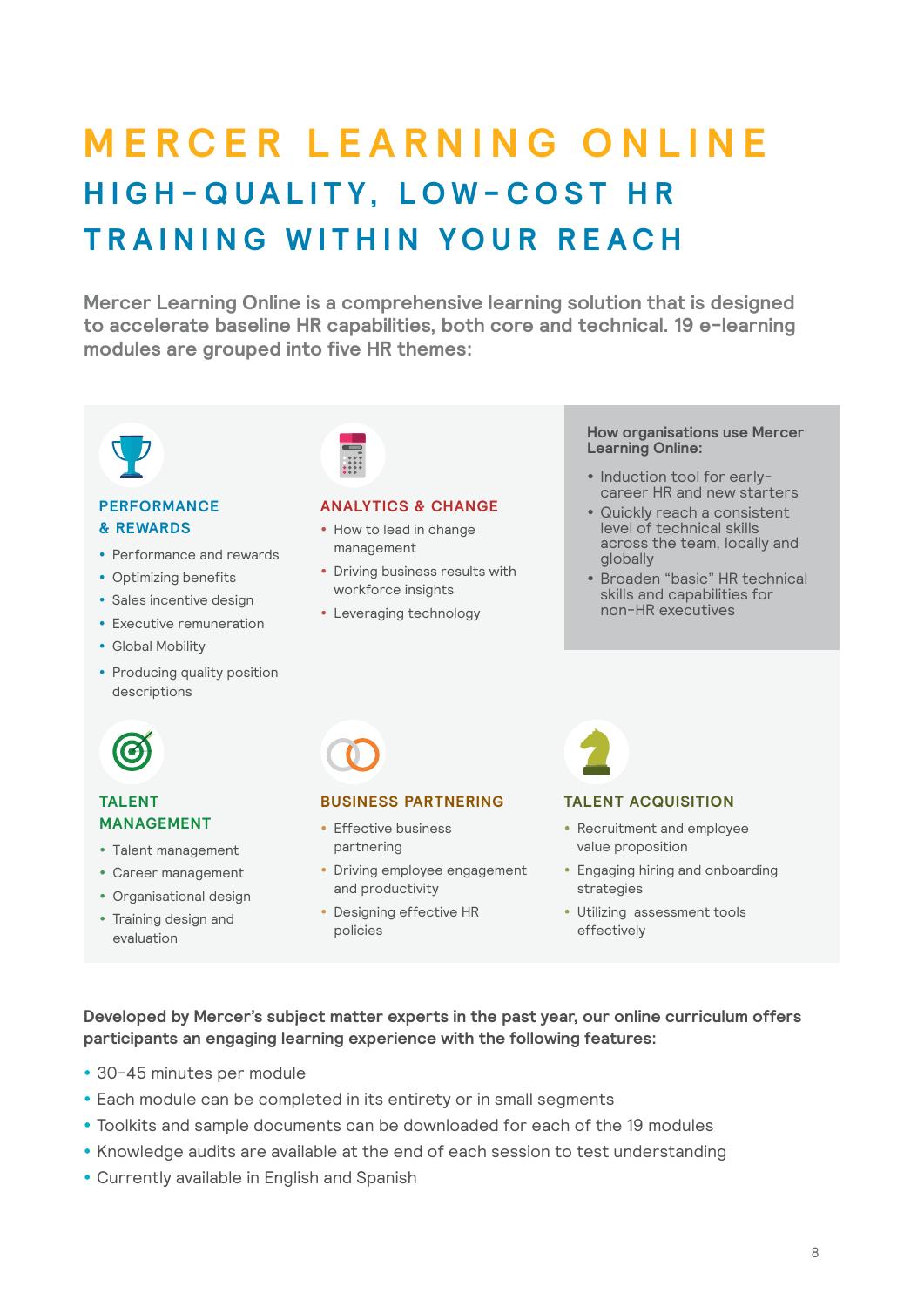## **REASONS TO PARTNER WITH MERCER LEARNING FOR YOUR HR TRAINING:**



## **Pragmatic, practical and actionable content:**

From the "basics" to "advanced" levels, all training is discussion-based, case-study based and interactive.



## **Designed and delivered by HR experts:**

All courses are based on Mercer's points of view and delivered by Mercer's experts, who do this work every day with leading organisations.



**Consistently high-quality, highly rated training and development:**

During 2017, 92% of participants rated our courses as "very good" or "excellent".



## **Bespoke if you want it:**

We can bring any of the courses directly to your organisation, worldwide, and develop content specifically for your people, with local adaptions.



**[Register online: www.iMercer.com/MercerLearningEurope](http://www.iMercer.com/MercerLearningEurope)** 

### **GET IN TOUCH WITH US**

**Customer support — for training course bookings and enquiries:**

Aza Yeszhanova Tomasz Mazur

 $\mathbb{\times}$  [mercerlearning.europe@mercer.com](mailto:mercerlearning.europe%40mercer.com?subject=)  $\mathbb{\times}$  tomasz.mazur@mercer.com

**To discuss your training and development requirements:**

 $\leftarrow$  +48 695 010 126